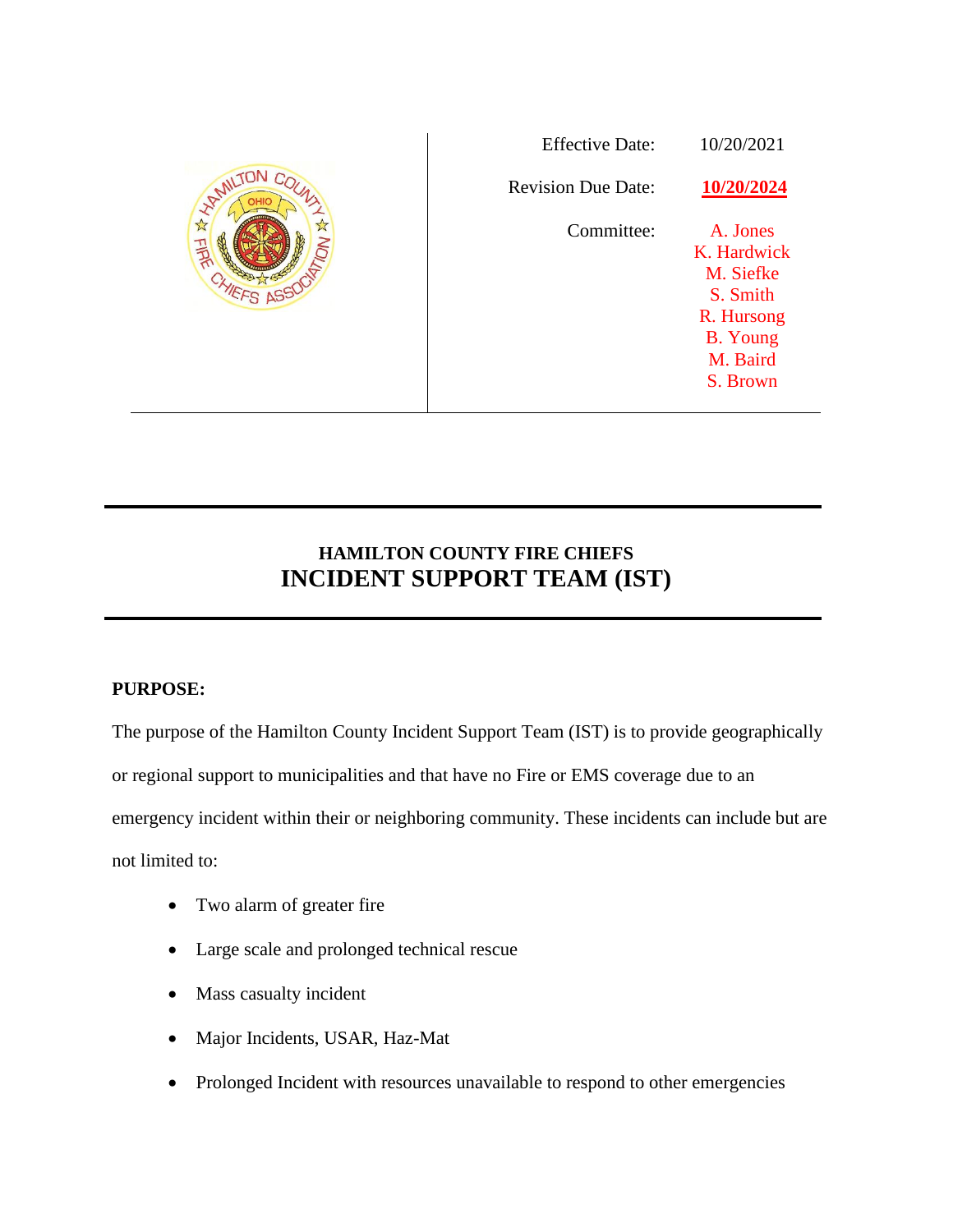The primary mission of the IST is to relocate Fire and EMS resources to depleted areas due to prolonged emergency incident(s). This group reports directly to the executive board of the Hamilton County Fire Chiefs Association. This group comprises Chief Officers and support staff from departments with a specific interest in being a part of the group

#### **INTENT:**

The intent is to provide support functions for all fire departments in Hamilton County. The mission is to strategically move Fire and EMS units around the county to ensure that residents of Hamilton County have at last a minimum of services available to them during times of largescale incidents. With current staffing situations, a significant part of Hamilton County can have all emergency services committed to one incident and nothing left for additional response. This is where the IST offers the benefit of not allowing that to happen. Moving units on those rare occasions can keep all properties safe. Secondarily, it will help protect our firefighters by getting more apparatus on the road faster than staying in their respective stations.

For example, if Harrison FD responded to a large fire and their standard response card would pull a lot of units from the west side of Hamilton County, there would be many areas of Miami Township, Whitewater Township, and Crosby Township dispatched as an automatic alarm to Harrison. In that case, with staffing levels the way they are, second companies likely will not have a full crew to respond to another emergency. Then The Hamilton County Communications Center (HCCC) would have to move down the list of units until they find the next available unit. It could come from as far as Springfield Township, which can be 15-20 minutes response time. Using this system, we can move units forward from the following outlying departments to fill some stations. That way, we leave in-place some communities and leave others in place to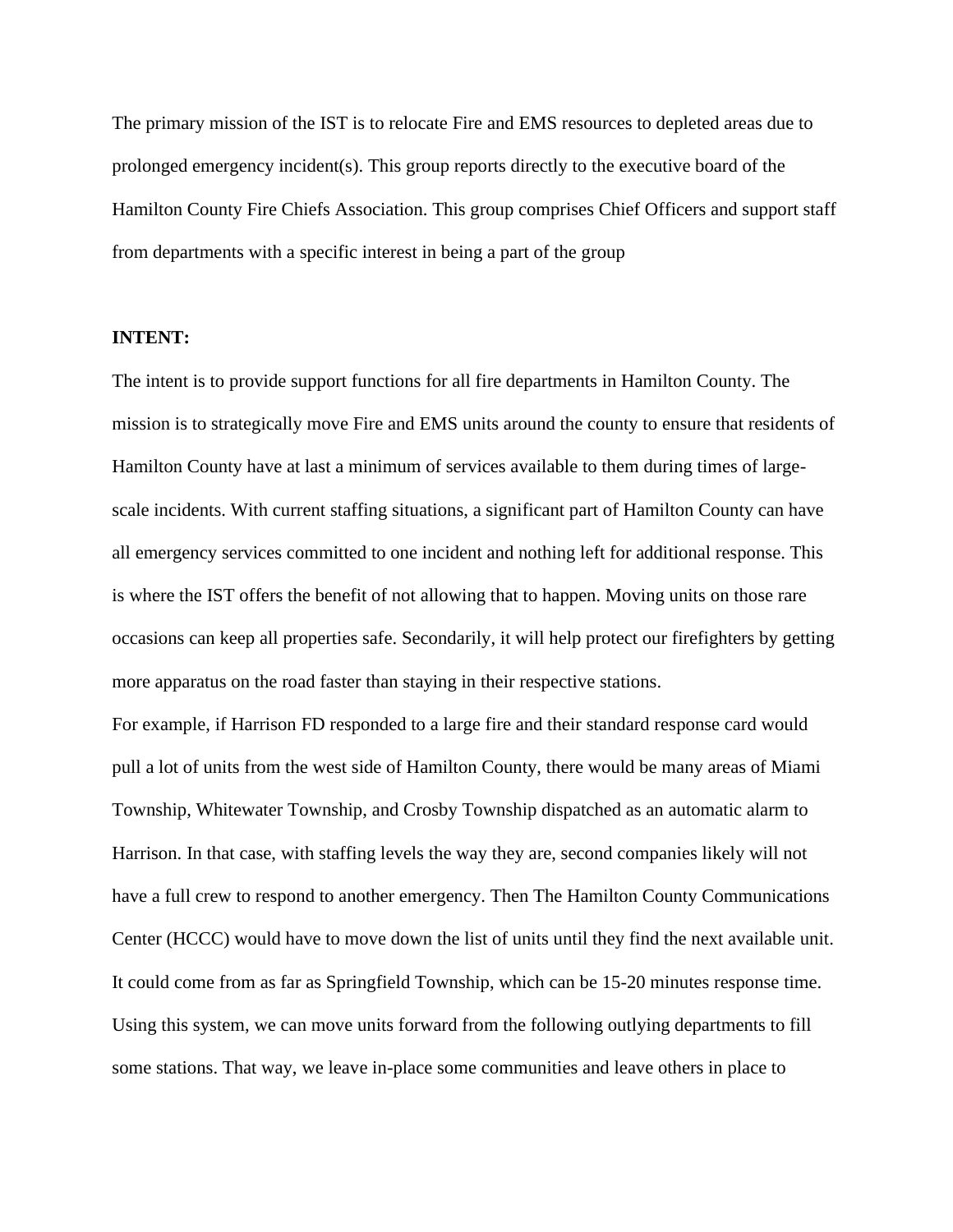evenly distribute resources during emergency incident. This reduces initial response and gets help to those in need sooner.

## **INCIDENT SUPPORT TEAM ACTIVATION:**

The Incident Support Team will be notified of all greater alarms to allocate resources as moveups for regional coverage as noted in the Hamilton County Fire Chiefs Situational Awareness Policy. Regional coverage is meant to provide resources for a geographic section of Hamilton County that has its units committed to an emergency, thus providing services in case the need should arise. This group will communicate with HCCC on an alternate talk group to coordinate resources moved to a geographical location.

This group will be notified when the following emergency incident occurs;

Greater Alarms 2nd, 3rd, 4th, 5<sup>th</sup> and activation of the following specialized resources.

- Hamilton County USAR
- Command 400
- Greater Cincinnati Hazardous Materials
- Mass Casualty Incident
- Any time a Fire Chief or Hamilton County Communications Center believes there is a need to notify this group.
- Airport Incident Including Signal 500

# **Point of Contact:**

There shall be one point of contact for the IST to remain in constant contact with HCCC to work through the plan.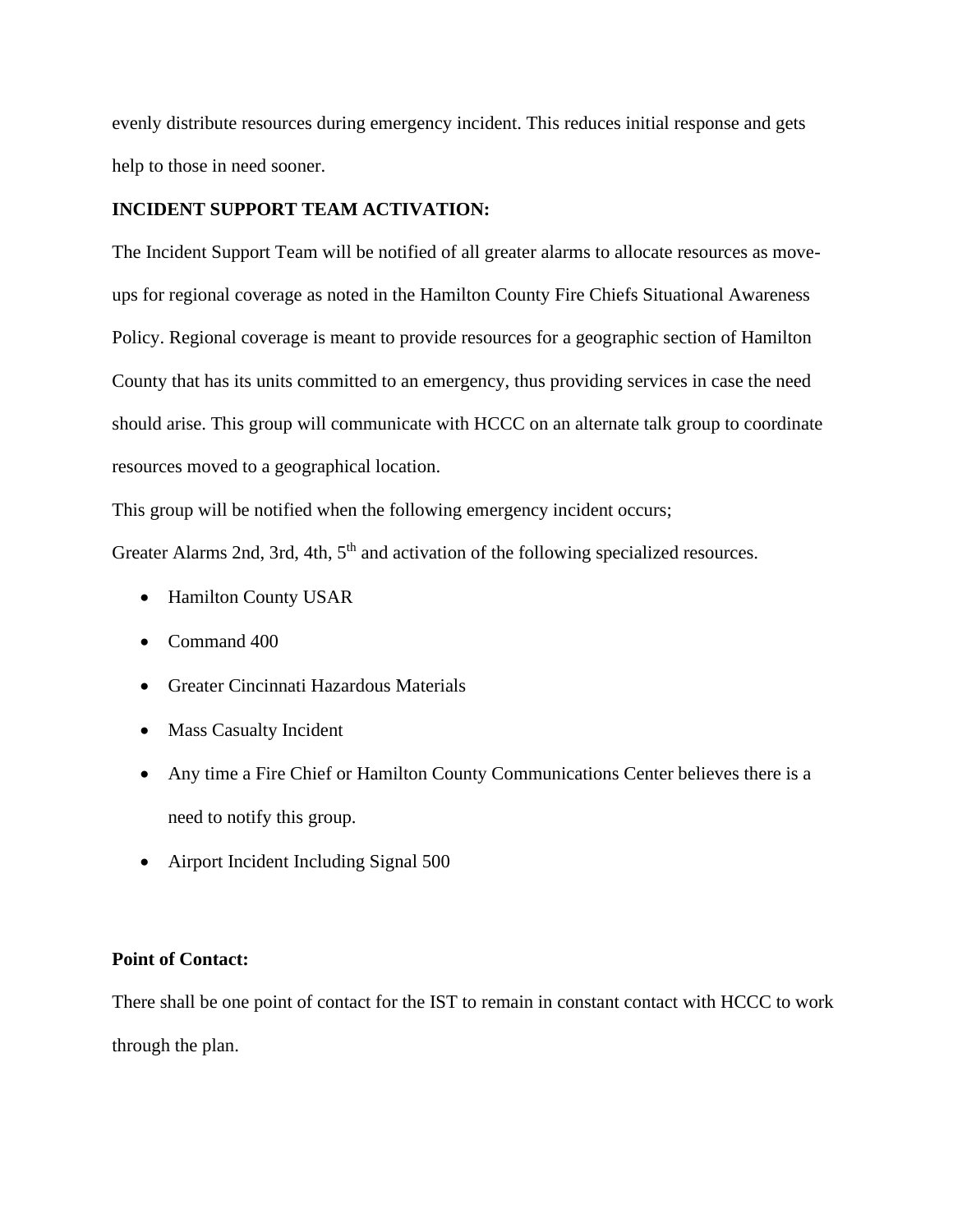#### **PROCESS:**

Once the Incident Support Team realizes a large-scale event in progress, they will advise HCCC that they are online and manage the resource allocation. The IST will take into account two primary factors when considering dispatching resources for move-ups.

- First, will the current emergency incident require additional resources?
- Second, will the area with depleted Fire and EMS service have an on-scene time greater than 8 minutes?

These two primary factors will determine the resource type and amount of resources required to manage other emergency incidents in Hamilton County.

- The IST will request a fire ground for communications with HCCC and move-up units. Resources being moved into another firehouse will receive directions on how to access the firehouse they are assigned. Each agency responds differently to emergency incidents. The IST may have to deploy moved-up resources to an emergency incident over the assigned fire ground.
- HCCC will announce via HC ALL CALL the move-up resources and their new destination. These communications will allow for District and Company Officers to have situational awareness.
- HCCC will change each resource's home address to their move-up assigned address. This change will assist with CAD decision-making for the deployment of resources and should remove the moved-up company from being dispatch back into their home geographical area. Once the move-up resource has been released, the company officer and IST will coordinate with HCCC to ensure that all home addresses return to normal operations.